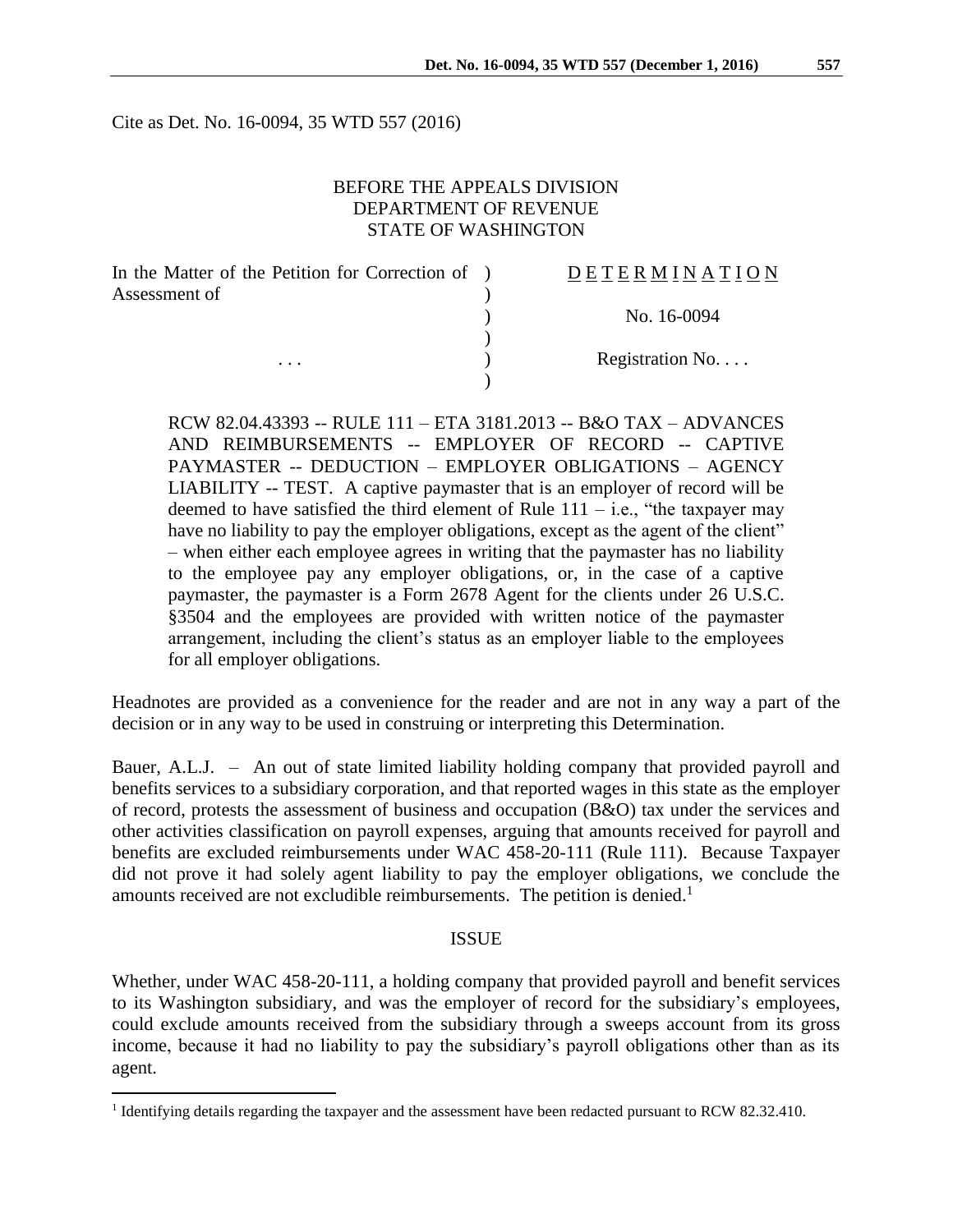## FINDINGS OF FACT

The Audit Division (Audit) of the Department of Revenue (Department) audited the books and records of [Taxpayer] for the period January 1, 2010 through September 30, 2013 (audit period). On February 20, 2015, Audit issued the above-referenced post assessment adjustment in the following amounts:

| $\mathbb{S} \dots$ | <b>Retail Sales Tax</b>                          |
|--------------------|--------------------------------------------------|
| $\cdot$ .          | Service and Other Activities B&O tax             |
| $\cdots$           | Use Tax and/or Deferred Retail Sales Tax         |
| $\cdots$           | <b>Total Tax Due</b>                             |
| $\cdots$           | Delinquent Penalty (25%)                         |
| $\cdots$           | Interest through Mar 23, 2015                    |
| $\cdots$           | 5% Assessment Penalty (Substantial Underpayment) |
| $\$\ldots$         | Total Due <sup>2</sup>                           |
|                    |                                                  |

Taxpayer did not pay the assessment, but on March 23, 2015, appealed the service and other activities tax on amounts it withdrew from a sweeps account to pay the wages and benefits of the employees that worked for its Washington subsidiary.

Taxpayer, an [out-of-state] limited liability corporation [(LLC)], was the parent of several subsidiaries, each of which operated a restaurant under the terms of franchise agreements with . .  $\therefore$ <sup>3</sup> Only one of Taxpayer's subsidiary restaurants was located in Washington during the audit period. [WA LLC] was incorporated in Washington and located in . . . , Washington.<sup>4</sup>

According to Taxpayer, even though each of its restaurants was independently operated, they all had similar receipts and expenses. In order to provide economies of scale, Taxpayer provided centralized cash management for all of its restaurants using a system of daily sweeps into and out of an account (sweeps account) maintained in Taxpayer's name. Although the arrangement was similar for all of the restaurants, this appeal involves only Taxpayer's transactions with [WA LLC], as that was Taxpayer's only Washington restaurant.

[WA LLC] received cash and other payments from its customers and deposited them into its own bank account, from which it paid some of its own expenses. The balance of the [WA LLC] account was swept daily into the sweeps account. [WA LLC] recorded a credit to its cash account and a debit to the intercompany "due to/due from" account. Taxpayer recorded a debit to the sweeps account to reflect [WA LLC's] receipts, with an offsetting credit to the "due to/due from" account. [WA LLC] calculated, reported, and paid Washington B&O tax on its gross retail sales from its restaurant operations.

 $\overline{a}$ 

<sup>&</sup>lt;sup>2</sup> Interest has continued to accrue since March 23, 2015.

<sup>&</sup>lt;sup>3</sup> The Washington Secretary of State's Corporations Division reports that Taxpayer is now inactive due to a merger on December 28, 2015, when it merged into . . . , as the nonsurviving entity.

<sup>4</sup> Taxpayer's other restaurants were [out-of-state]. [WA LLC's] account with the Department of Revenue was closed on February 25, 2016, and is also shown as "inactive" on the Washington Secretary of State's Corporations Division website. On December 29, 2015, it merged into Taxpayer as the nonsurviving entity before its merger into . . . .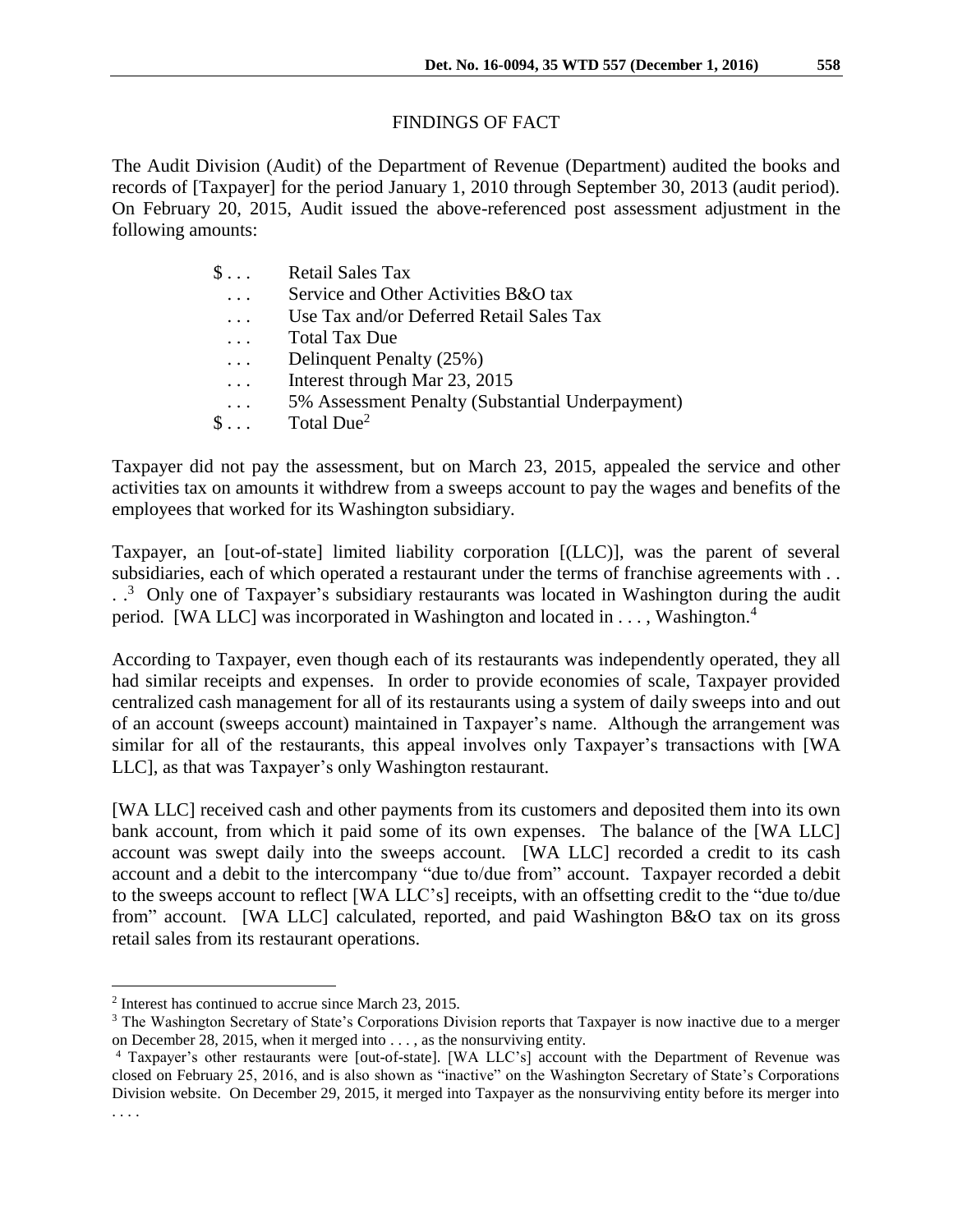Although [WA LLC] paid some of its operating expenses from its own account before the net cash was swept into the centralized account, many other of its expenses were paid from the sweeps account. Taxpayer, as the signatory on the sweeps account, paid [WA LLC's] expenses from that account, and those expenses were recorded with a credit to the sweeps account with an offsetting debit to the "due to/due from" account. [WA LLC] recorded a credit to its "due to/due from" account with a debit the appropriate expense.

Taxpayer paid [WA LLC's] expenses from the sweeps account, and these expenses included payments to [WA LLC] vendors and employees. [WA LLC] compensated Taxpayer in the form of a management fee, which Taxpayer reported and paid tax on under the service and other activities classification of the B&O tax.

Audit treated all credits to Taxpayer's intercompany "due to/due from" account from [WA LLC] as Taxpayer's business receipts. Audit allowed subtractions from these receipts for bills that were paid out of the account if they were addressed to [WA LLC] on . . . or if the invoice was billed directly to ["... WA LLC"] or ["WA LLC."]

According to Taxpayer, the taxable base of net credits to the intercompany "due to/due from" account therefore included:

- [WA LLC] payroll
- [WA LLC] expenses mailed to Taxpayer for payment
- Restaurant net income remitted to the parent as a contribution
- Certain credits that were offset with adjusting debits.<sup>5</sup>

Of these, the payroll expense comprised the largest portion of receipts that were paid out for the [WA LLC] restaurant and is the subject of the controversy. Taxpayer argues that the payroll expenses should be subtracted from Taxpayer's tax base because Taxpayer was not liable for them – either primarily or secondarily – and was paying them only in a representative capacity. Thus, argues Taxpayer, WAC 458-20-111, Advances and Reimbursements, applies to permit the pass-through of [WA LLC's] payroll expenses because Taxpayer was not the employer. To demonstrate the fact that this contention was well-established, Taxpayer has provided a copy of the "[Taxpayer] & Affiliates Team Member Handbook" (Revised March 2010) (Handbook), whose title page stated:

This handbook is designed to provide you with important information about your employment with [Taxpayer] and its affiliates . . . . Your employment is solely with [Taxpayer] and/or its affiliates.

Taxpayer points particularly to the next page, which states:

 $\overline{a}$ <sup>5</sup> Page 2, Taxpayer Petition for Correction of Assessment dated March 23, 2015.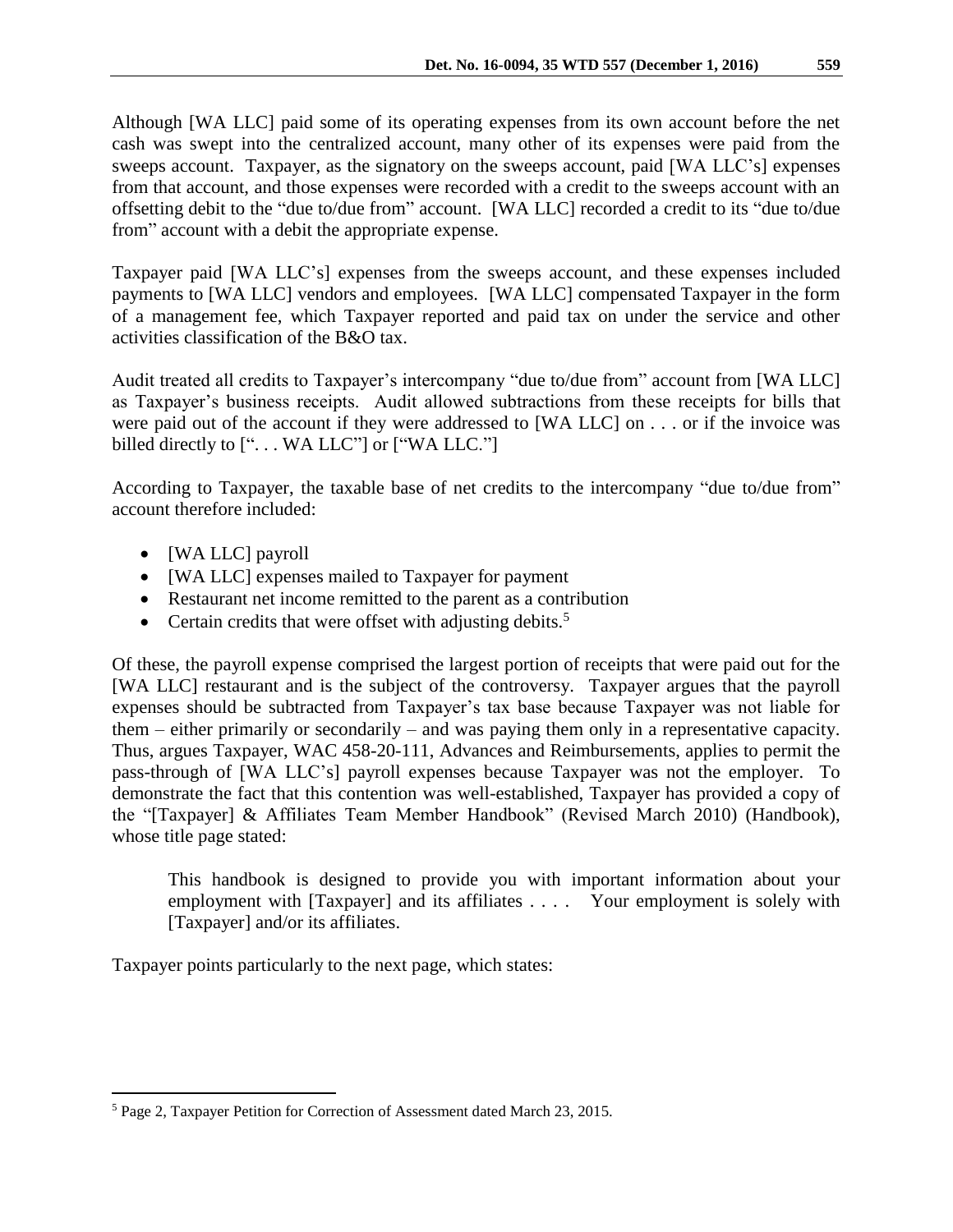#### **Important Notice:**

. . . This Team Member Handbook represents the policies for [Taxpayer] and its subsidiaries, affiliates and related companies. Rather than use all company names throughout this handbook, you are notified that any reference to "the Company" or ["Taxpayer"] refers also to . . . [WA LLC], and any other affiliate or subsidiary of [Taxpayer]. Your employment is with the specific LLC, which is a subsidiary of [Taxpayer]. Each subsidiary is a separate legal entity. Utilization by the Company of a common handbook and a single payroll system does not change the fact that each [Taxpayer] restaurant is separately structured and operated.

(Emphasis added.)

## ANALYSIS

Washington imposes the B&O tax on every person for the act or privilege of engaging in business activities in Washington. RCW 82.04.220. "[T]he legislative purpose behind the B&O tax scheme is to tax virtually all business activity in the state." *Impecoven v. Department of Rev.*, 120 Wn.2d 357, 841 P.2d 752 (1992). The tax is measured by applying particular rates against the value of products, gross proceeds of sale, or gross income of the business, as the case may be. RCW 82.04.220.

Gross income from providing payroll and benefits services, administrative services, and accounting services is generally taxable under the service and other activities classification measured by the "gross income of the business." RCW 82.04.290(2). "Gross income of the business" means the value proceeding or accruing by reason of the transaction of the business engaged in, without any deduction on account of any expense whatsoever paid or accrued. RCW 82.04.080. However, certain receipts are recognized as merely reimbursements for expenses advanced for a client, and not as income, and are excludable from gross income of the business. WAC 458-20-111 (Rule 111).

Rule 111 allows reimbursements to be excluded from gross income only "when the customer or client alone is liable for the payment of the fees or costs and when the taxpayer making the payment has no personal liability therefore, either primarily or secondarily, other than as agent for the customer or client." Rule 111 has been interpreted as requiring that the taxpayer prove that the advance in question was made pursuant to an agency relationship, and prove that the taxpayer's liability to pay the advance constituted solely agent liability. *Washington Imaging Services, LLC v. Dep't of Revenue*, 171 Wn.2d 548, 561-62, 252 P.3d 885 (2011); *Rho Co. v. Dep't of Revenue,* 113 Wn.2d 561, 782 P.2d 986 (1989); *City of Tacoma v. Wm. Rogers Co.*, 148 Wn.2d 169, 60 P.3d 79 (2002).

At issue in this appeal is whether Taxpayer has demonstrated that it had no liability to pay the employer obligations other than as an agent for the parent. Excise Tax Advisory 3181.2013 ("ETA 3181") addresses the application of Rule 111 to paymasters and employers of record, and provides guidance . . . in determining "when a taxpayer qualifies as a paymaster able to exclude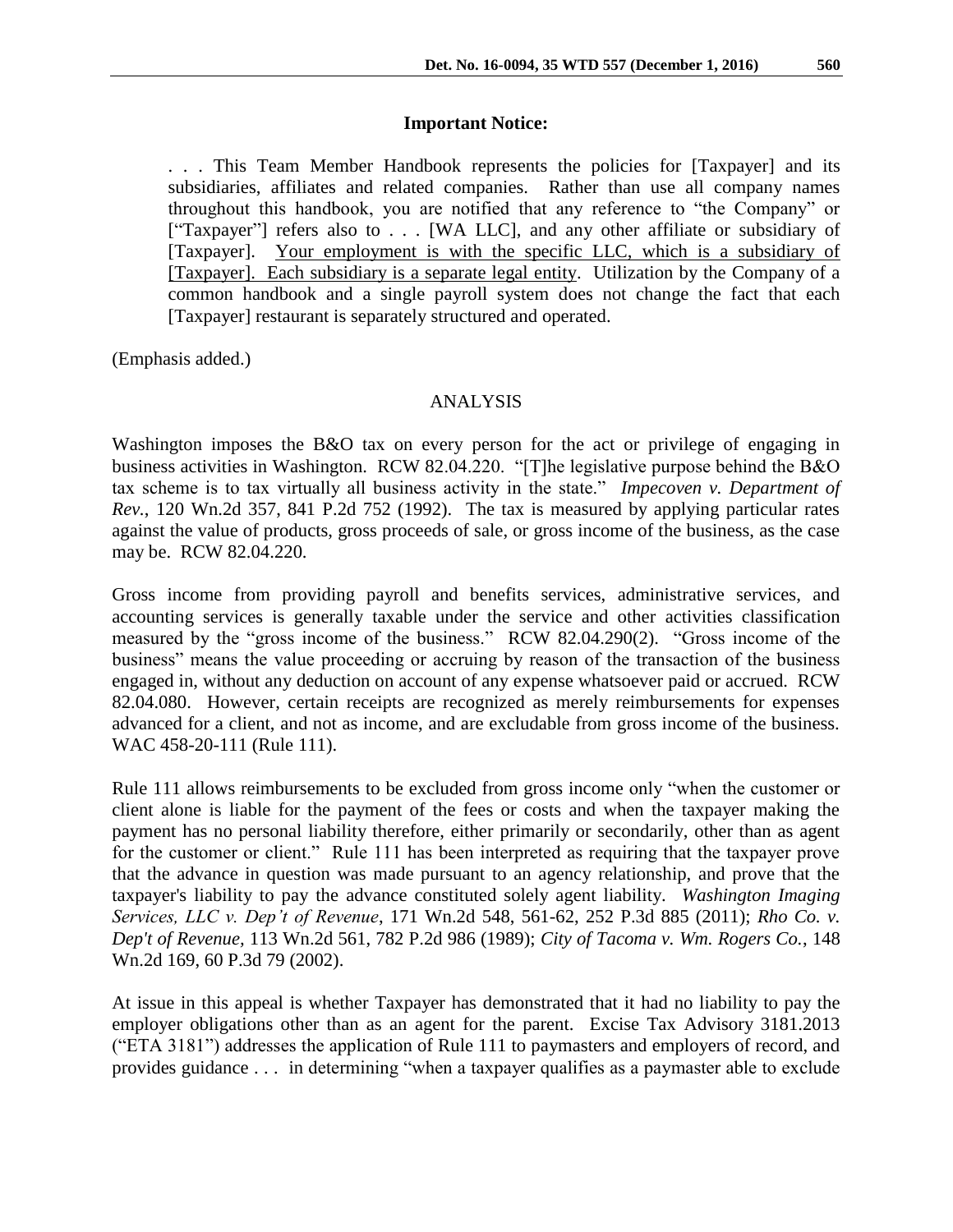amounts received to pay the employer obligations of its clients from gross income."<sup>6</sup> ETA 3181 defines a "paymaster" as "generally . . . a person that acts as an agent for the purpose of paying the employer obligations of one or more clients." The term "employer obligations" includes employee salaries, benefits, payroll taxes, and similar obligations. *Id*.

ETA 3181 explains that a taxpayer qualifies as paymaster and may exclude amounts received to pay client employer obligations only by meeting the Rule 111 requirements, as follows:

1. The amounts received must be customary reimbursements or advances to the taxpayer for paying the employer obligations of a client.

2. The services performed by the employees must be services that the taxpayer does not or cannot render and for which no liability attaches to the taxpayer.

3. The taxpayer may have no liability to pay the employer obligations, except as the agent of the client.

If the elements of Rule 111 are not met:

A taxpayer that does not satisfy all requirements of Rule 111 must include all amounts received from its clients as gross income of the business, even if those amounts are used to pay salaries, benefits or payroll taxes. . . .

*Id.* In the present case, Taxpayer failed to establish it satisfies the third element -- that it had no liability except as [WA LLC's] agent:

The taxpayer may have no liability to pay the employer obligations, except as the agent of the client. To meet this element, the taxpayer must:

- 1. Be a bona fide agent of the client; and
- 2. Have no liability to pay the employer obligations, except its agency liability.

These requirements are discussed below.

 $\overline{a}$ 

# **1. The taxpayer must be a bona fide agent of the client.**

Standard common law agency principles are used to determine whether an agency relationship exists. The essential requirements of common law agency are mutual consent and control. Therefore:

• The client and the taxpayer must have consented to the taxpayer acting on behalf of and in accordance with the directions of the client; and

<sup>6</sup> RCW 82.04.43393, effective October 1, 2013, [also] provides a deduction from the measure of tax amounts that a qualified employer of record, engaged in providing paymaster services, receives from an affiliate to cover employee costs of a qualified employee [for periods beginning October 1, 2013].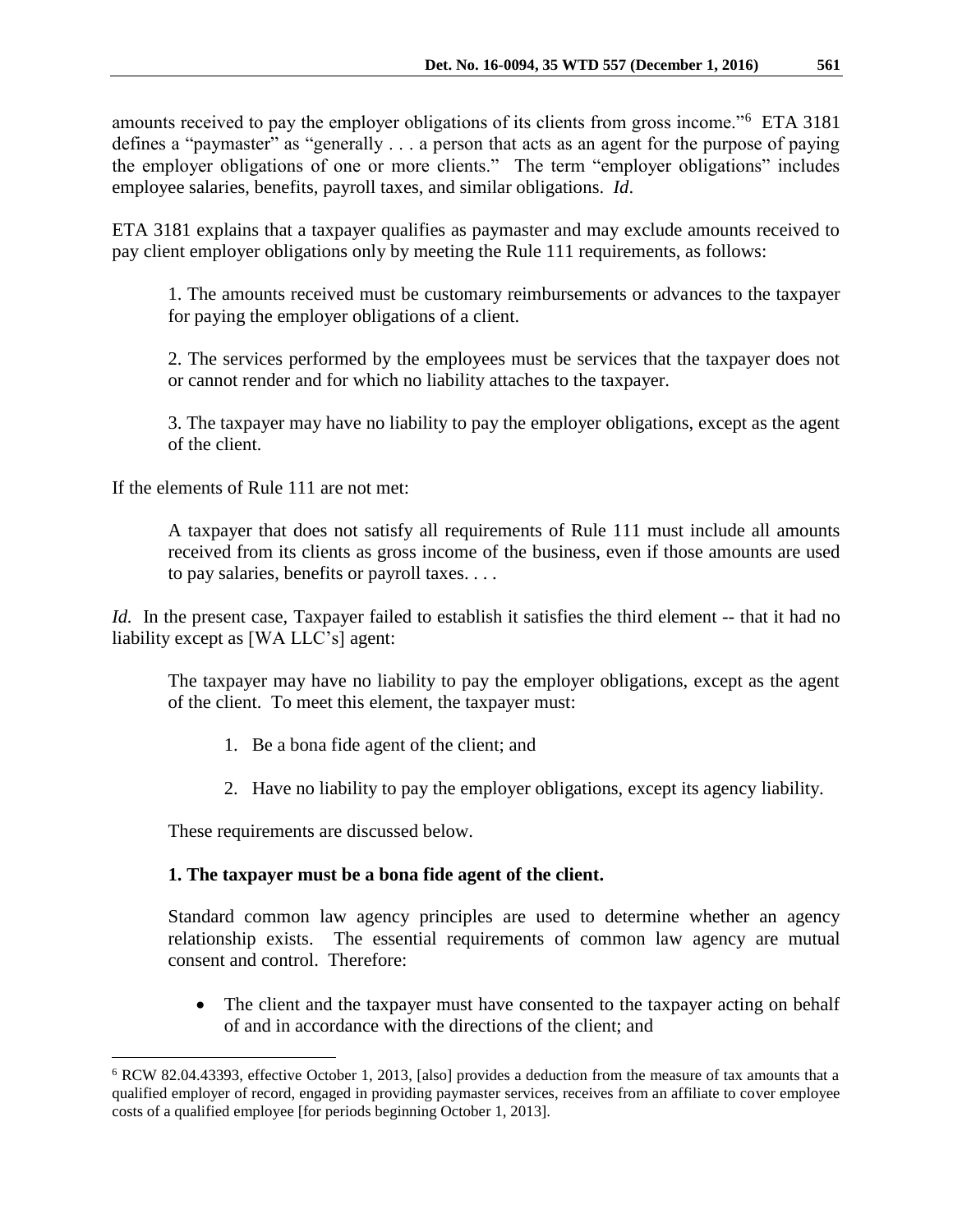The taxpayer must be acting in some material degree under the direction and control of the client.

# **2. The taxpayer must have no liability to pay the employer obligations, except agency liability.**

- The paymaster may not have any primary or secondary liability to the employees or to any other person, to pay the employer obligations.
- Secondary liability includes the liability of a surety or guarantor. It also includes any liability that does not arise until some event occurs ("conditional" liability).
- The paymaster may have only its agency liability, meaning the agent's liability to its principal (the client) to pay the employer obligations as directed.

*Id.* In the present case, Taxpayer was the employer of record, i.e., "the person who reports employees under its own UBI or EIN for state or federal tax, employment security, or insurance purposes." *Id*. Employers of record generally have primary or secondary liability to the employees to pay the employer obligations. However, with respect to employers of record, ETA 3181 provides a bright line test for satisfying the third requirement:

An employer of record may have liability for certain employer obligations under common law and state and federal statutes. However, for purposes of this ETA, a taxpayer that is an employer of record will be deemed to satisfy this element when either:

- Each employee agrees in writing that the paymaster has no liability to the employee to pay any employer obligation; or
- In the case of a captive paymaster, the paymaster is a Form 2678 Agent for the clients under 26 USC Sec. 3504 and the employees are provided with written notice of the paymaster arrangement, including the client's status as employer liable to the employees for all employer obligations.

In the present case, Taxpayer is a captive paymaster, which is "a paymaster providing paymaster services to affiliates and not to unrelated persons." *Id.* Here, while Taxpayer did not confirm or deny that it was a Form 2678 Agent for [WA LLC] under 26 U.S.C. Sec. 3504, Taxpayer did assert that [WA LLC's] employees received written notification in its Handbook that there was a "single payroll system." The Handbook did not specifically advise employees that [WA LLC], as their employer, was liable to the employees for all employer obligations. Further, [WA LLC's ]employees did not agree in writing that Taxpayer, as paymaster, had no liability to pay any employer obligation. We, therefore, conclude that Taxpayer did not prove it has no liability to pay the employer obligations, except agency liability. See Det. No. 14-0175, 34 WTD 210 (2015).